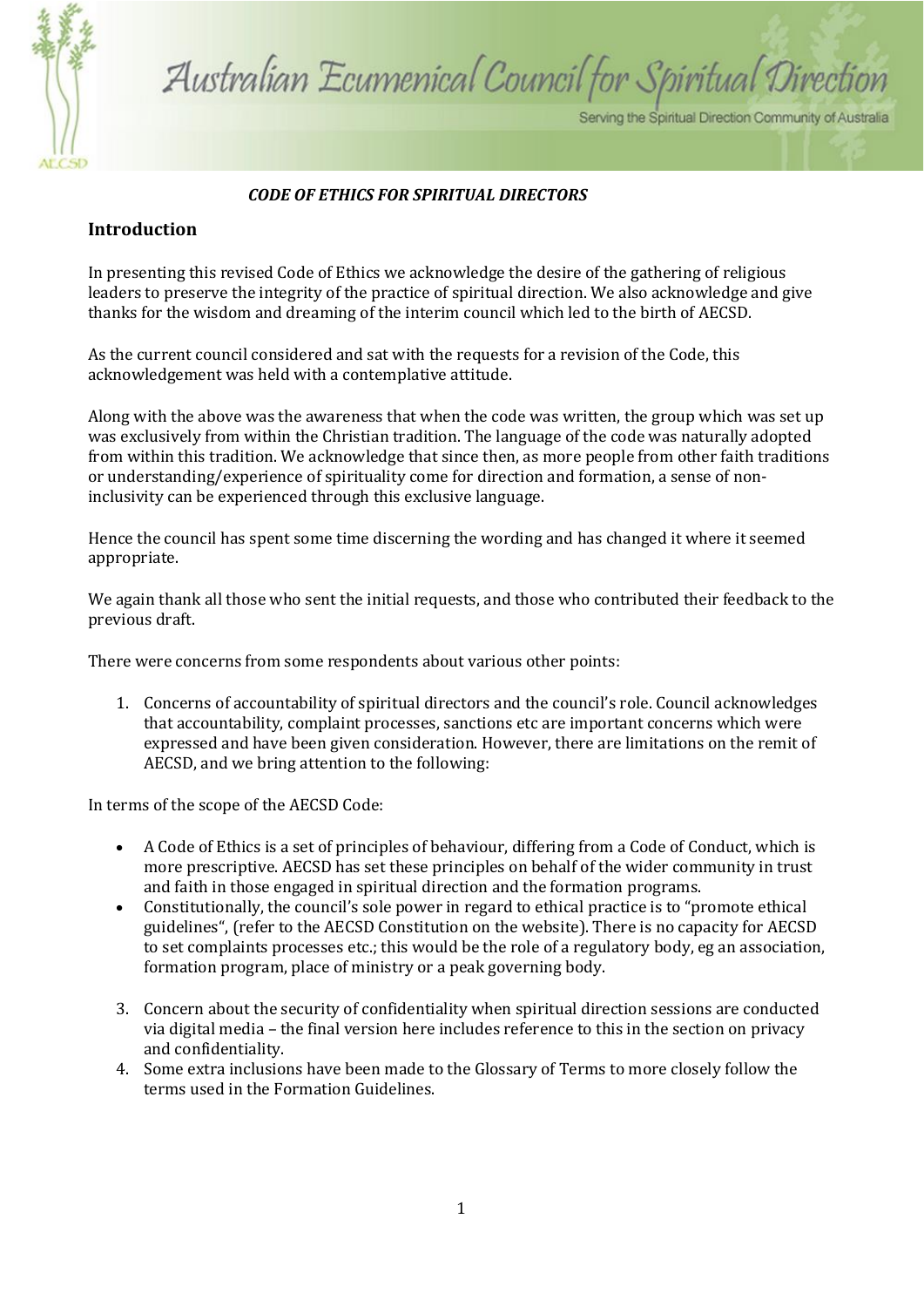#### **AECSD CODE OF ETHICS**

## **Introduction**

#### **What is spiritual direction?**

Spiritual direction is a process by which one person journeys contemplatively with another who is seeking to discern God's presence (however God is named) in the everyday experience of their life, thus enhancing growth in intimacy with God, and right relationship with all creation. This ministry has a long and revered history across faith traditions, and in the Christian tradition has been practised by lay people, religious and ordained ministers. The focus of this ministry is the particular relationship between God and the person seeking direction.

#### **Who is a spiritual director?**

A spiritual director is one who explores with the person coming for spiritual direction how the Divine is moving in his or her life.

Spiritual directors have a sense of call to their ministry, a call that is complemented by appropriate gifts, education and formation which have been recognized by the community of spiritual directors. They listen contemplatively and respond appropriately from a depth of personal experience of life and faith. They allow their own spirituality to grow and mature with an ever-deepening awareness and understanding of struggle, paradox and mystery. They develop a wide vision embracing the various traditions of Christianity and respecting others' faith traditions and spiritual perspectives.

Spiritual directors cherish and foster an active contemplative spiritual practice, and regularly seek spiritual direction and supervision for themselves.

Spiritual directors have formal qualifications which includes experience in contemplative spiritual direction practice.

#### **Why do spiritual directors need a code of ethics?**

In common with other professionals who engage in deep personal contact with others, spiritual directors practise their ministry in a professional capacity. Any misuse of power by a director exposes the person being directed to the possibility of its abuse. Directors may not use others for their own pleasure, satisfaction or benefit.

Spiritual direction is based on values which acknowledge the nature of God's presence in all creation. This divine presence in all humans must be acknowledged and respected within the spiritual direction relationship.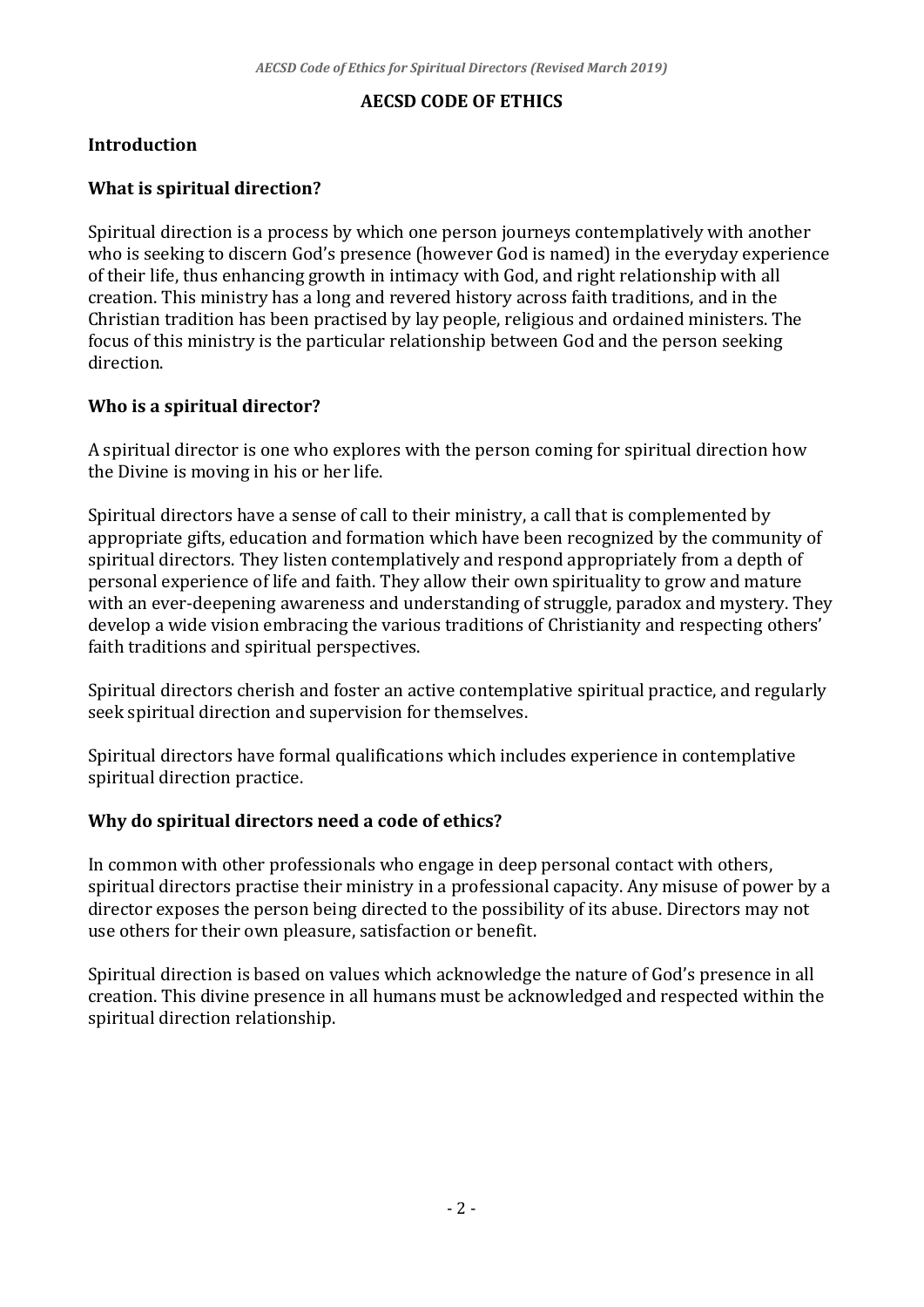#### **About the code**

This code is divided into sections that reflect the different areas of responsibility. Although it begins with responsibility towards the director's own self, there is no order of priority in the code. Each area will assume its own importance on different occasions.

#### **Terms defined**

- *Directee:* a person seeking spiritual direction from a spiritual director;
- *Spiritual direction*: the process by which one person journeys contemplatively with another person seeking to discern the presence of God/the Divine in the everyday experience of their life, so enhancing growth in intimacy with God and right relationship with all Creation.
- *Spiritual director:* the person who companions the directee as they become more aware of God's self-communication and explores how they might respond to that selfcommunication and live out the consequences of that relationship*.*
- *Faith Community:* A group or community which reflectively sustains and supports each other in their individual spiritual journey.
- *Contemplative stance:* the practice of listening deeply to one's inner experience, trusting that the movement of God/the Divine, will ultimately be revealed, and wisdom gained.
- *Evaluation:* an intentional process by which a spiritual director and a directee assess the movements of the spirit in the spiritual direction process and come to agreement on whether the current relationship is to continue or not.
- *Termination:* an intentional process by which a spiritual direction relationship is brought to an end (which can be instigated by either party)
- *Education and formation:* a process involving the provision of the necessary knowledge, the learning of skills and the development of personal qualities necessary for the proper practice of spiritual direction.
- *Professional qualifications for spiritual directors:* those formal requirements that enable directors to exercise their ministry. (see AECSD *Contemplatively Forming Tomorrow's Spiritual Directors: Formation Guidelines for Spiritual Directors in Australia (Revised 2018).*
- *Supervision:* the processing of the inner experiences of the director immediately prior to, during and after direction sessions so that, growing in awareness of his or her reactions and responses, the director is more able to maintain a contemplative focus and be more able to attend to the needs of the directee. Other secondary tasks and benefits may occur through teaching, consultation and in gaining personal insights and healing.
- *Supervisee:* the person receiving supervision

## **The Code**

## **1. Spiritual directors act with responsibility towards themselves by:**

- a. Maintaining responsible association with their own spiritual community.
- b. Remaining abreast of developments in the field of spiritual direction through continuous practice and on-going formation.
- c. Maintaining their own life of faith and spiritual practice.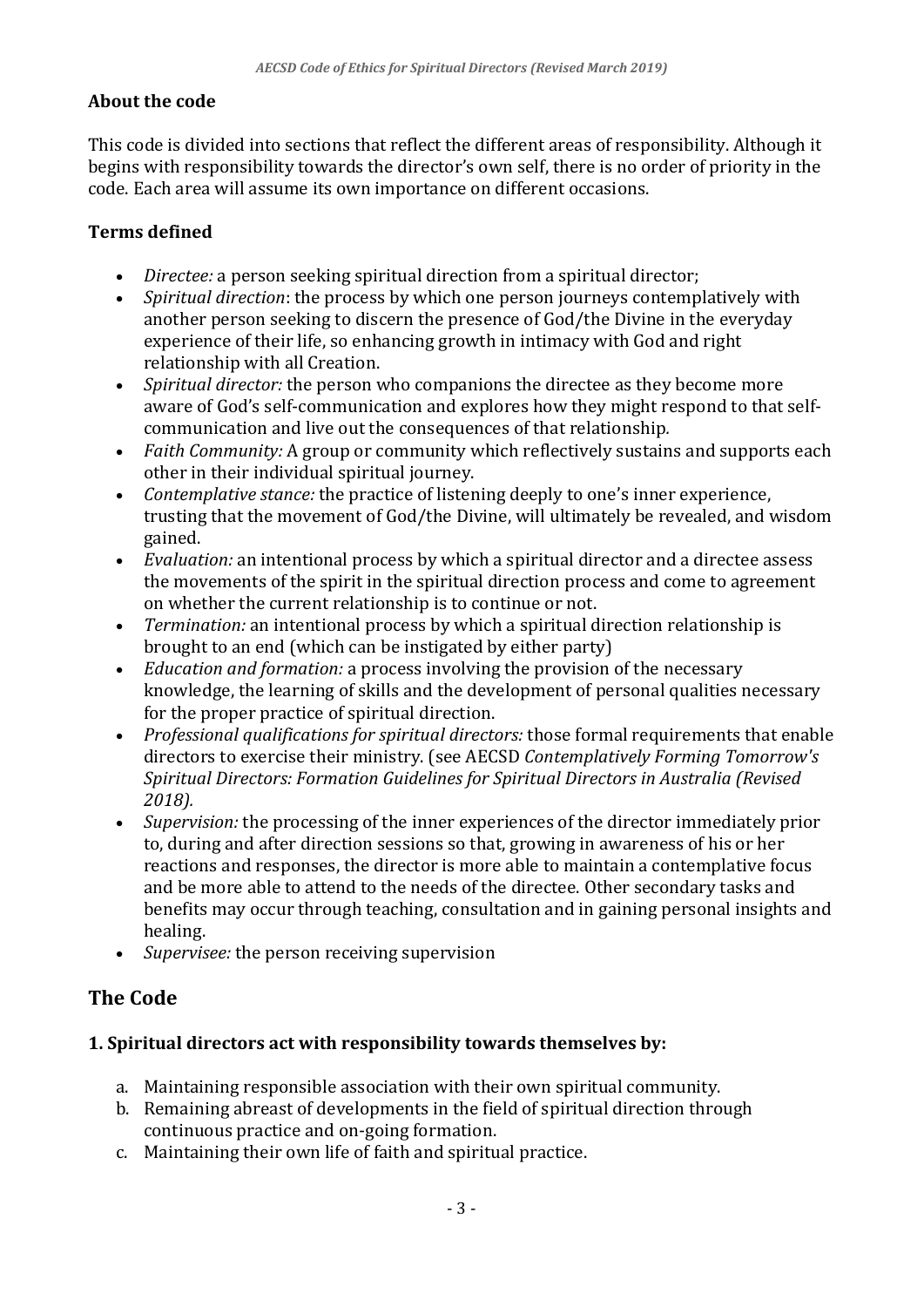- d. Receiving appropriate supervision.
- e. Maintaining contact with an appropriate spiritual direction community or peer group.
- f. Consulting other appropriately qualified persons when necessary.
- g. Maintaining an appropriate understanding of the cultural, socio-historical and environmental contexts in which contemporary spiritual direction operates.
- h. Exercising self-care by living a wisely balanced life-style.

#### **2. Spiritual directors act with responsibility towards their directees by:**

- a. Commencing spiritual direction by first discussing with the prospective directee:
	- i. The nature of spiritual direction;
	- ii. The respective roles of spiritual director and directee;
	- iii. The length and frequency of direction sessions;
	- iv. Confidentiality and its limitations;
	- v. Remuneration, if any;
	- vi. The regular evaluation of the relationship;
	- vii. Freedom of both parties to terminate the relationship.
- b. Seeking to maintain a reasonable workload by limiting the number of directees to that which is reasonable and ensuring an appropriate spacing of appointments.
- c. Referring directees to other appropriately qualified persons as necessary.
- d. Ensuring that directees who have ongoing relationships with health professionals make known to those health professionals their involvement in spiritual direction where appropriate.
- e. Ensuring, in situations where they have other professional qualifications (such as a psychologist) that they clarify with their directees the nature of their relationship as a spiritual director.
- f. Not continuing spiritual direction relationships in cases where it is not in the best interests of the directee (including if financial gain would be a major justification for continuing).
- g. Respecting the dignity of each directee, all approprite physical, psychological and social boundaries are maintained within, and outside of, the spiritual direction relationship. The director makes those boundaries very clear to the directee.
- h. Respecting the privacy of their directees, for example, by:
	- i. protecting the identity of the directee, including the fact that a person is a directee;
	- ii. Keeping confidential all oral communications concerning spiritual direction;
	- iii. Taking all reasonable precautions available to ensure spiritual direction via electronic means is as secure as possible;
	- iv. Not recording unwarranted personal information and ensuring that any such (personal) information is held in strict confidentiality, except where otherwise legally required;
	- v. Conducting direction meetings in an appropriate location;
	- vi. Ensuring that both spiritual director and directee are aware of any legal requirements that may override confidentiality, including, but not limited to, provisions about child abuse, sexual assault of children or adults, elder abuse and physical harm to self and others, and other criminal behaviours.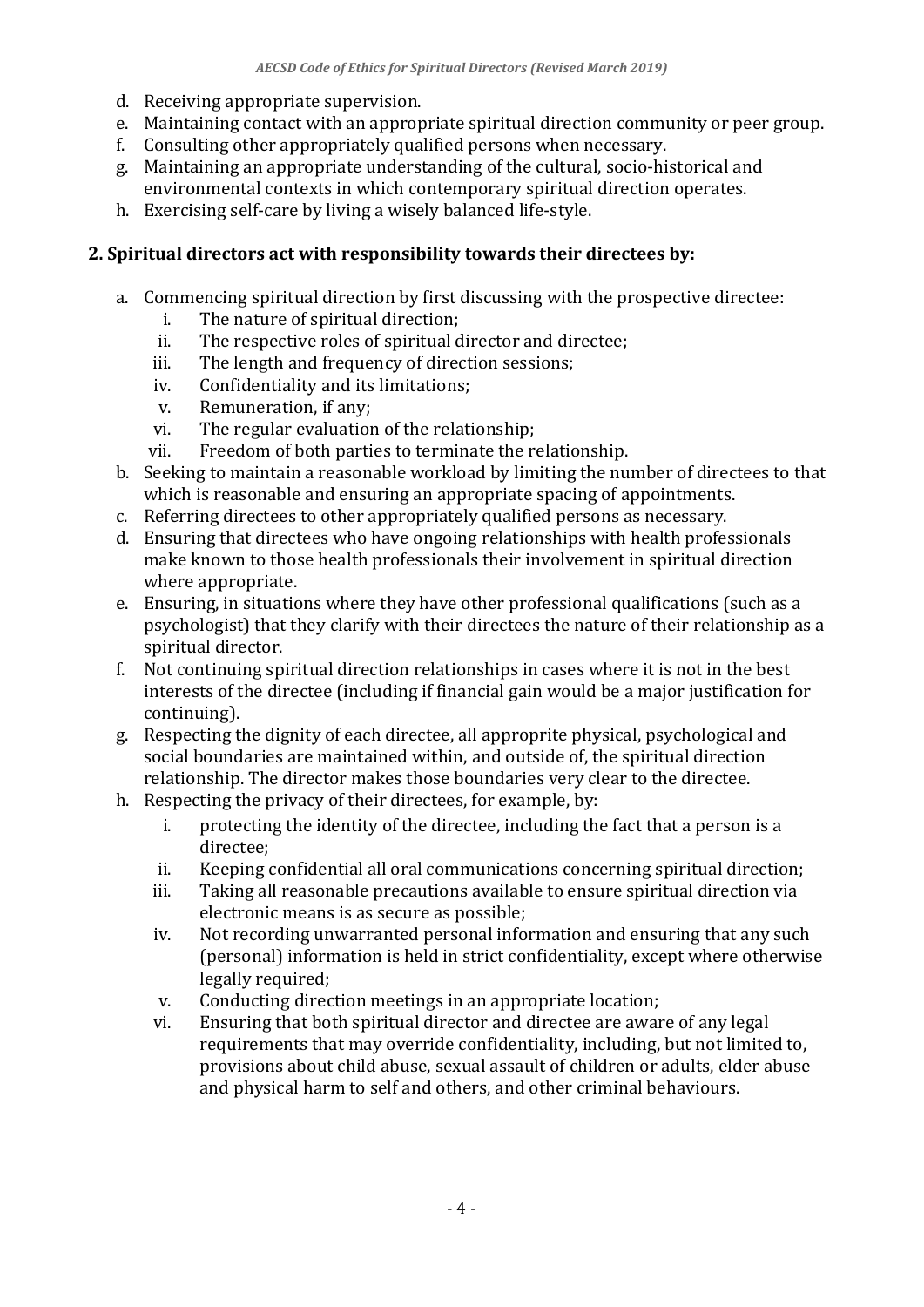#### **3. Spiritual directors act with responsibility towards faith communities by:**

- a. Being aware of, and respectful to the faith traditions and spiritual communities to which their directees belong.
- b. Not engaging in any proselytising that is directed towards changing the commitment of a directee to the director's spiritual community or tradition
- c. Respecting the processes of corporate discernment, accountability and support offered by individual spiritual communities.

#### **4. Spiritual directors act with responsibility towards colleagues by:**

- a. Respecting other spiritual directors, ministers and professionals and not disparaging their work.
- b. Requesting their directees to inform other relevant professionals, eg psychologist, that they are receiving spiritual direction.
- c. Not giving to or receiving from other spiritual directors, ministers or other professionals, information about their directee without the written permission of the directee.

#### **5. Spiritual directors act with responsibility towards society by:**

- a. Representing their qualifications clearly and accurately in any public communication.
- b. Providing information about their services in a way that serves the ministry and charism of contemplative Spiritual Direction.
- c. Not making statements that contain false, misleading information or misrepresentations about the value and expectations of spiritual direction or a particular spiritual director, nor statements that exploit a directee's fears, anxieties or emotions, or belie the 'slow action of God' that is inherent in spiritual direction.
- d. Conforming to (Federal and the relevant state) legislation about non-discrimination.
- e. Conforming to (Federal and the relevant state) legislation requiring the disclosure of information to public authorities in cases of disclosure by a directee of abuse or knowledge of abuse, danger or crime.
- f. Obtaining police checks as required.

## **6. Spiritual directors act with responsibility in the role of supervisor by:**

- a. Not providing supervision or consultation without the necessary knowledge and skill to supervise or consult appropriately and only within their areas of knowledge and competence.
- b. Working towards setting clear, appropriate, and culturally sensitive boundaries.
- c. Not engaging in any dual or multiple relationships with a supervisee in which there is a risk of exploitation of or potential harm to their supervisee.
- d. Evaluating their supervisee's performance in a manner that is fair and respectful.

## **7. Spiritual directors act with responsibility towards students by:**

- a. Instructing only within their areas of knowledge and competence.
- b. Evaluating their participants' ongoing development in a manner that is fair, respectful and transparent.